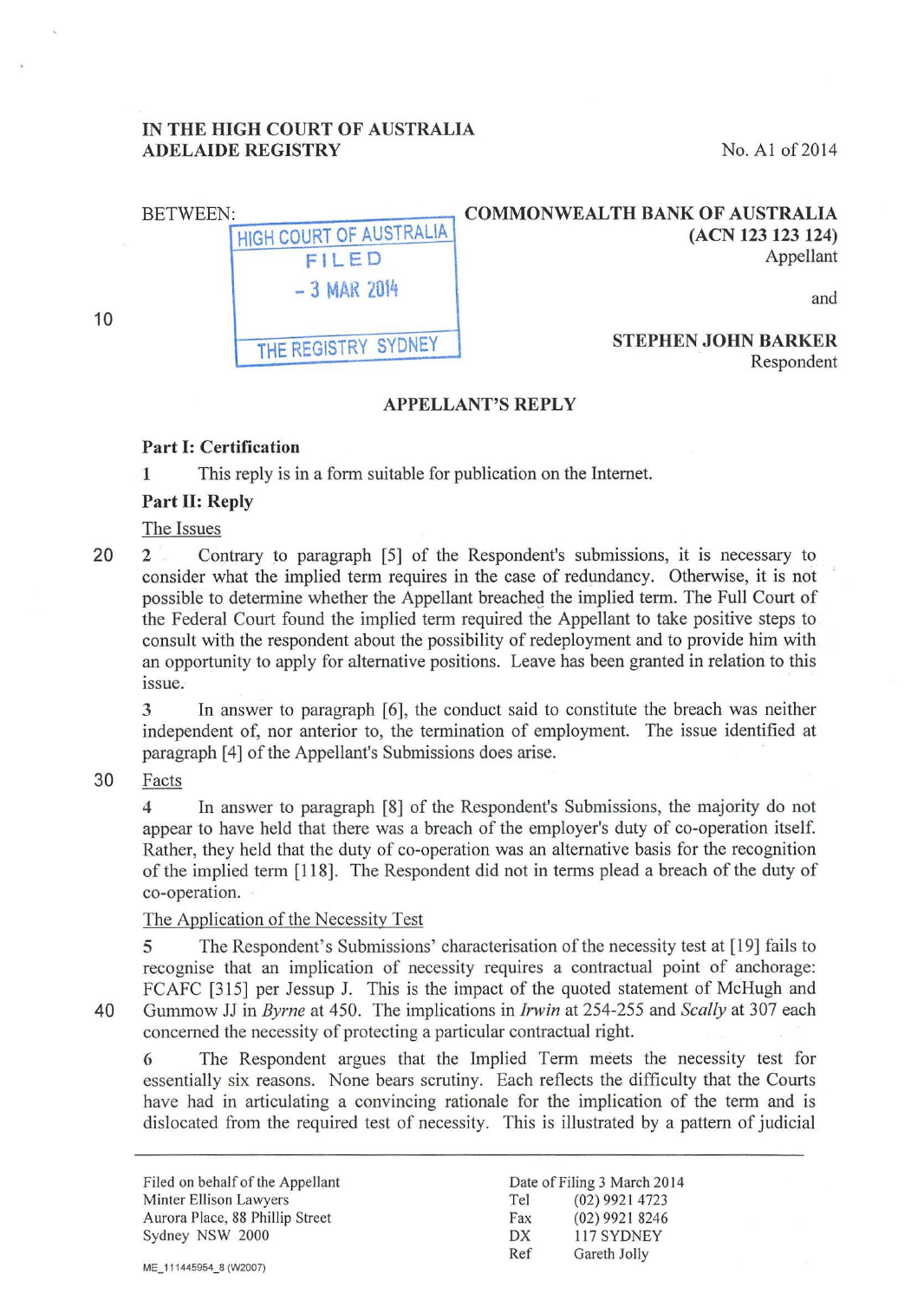acceptance, without analysis, that the term has received sufficient recognition by other Courts to be accepted. This is true even of *Malik.* 

The first asserted basis is that the Implied Term 'protects the relationship' and 'prevents the destruction or serious undermining of that relationship' [II]. This is circular. The relationship is a contractual relationship of rights and obligations; simply referring to "the relationship" advances the analysis not at all.

The second asserted basis is that 'the maintenance of the relationship is essential to allow the employee to earn wages' [11]; [26]. This is trite and also circular. Taking this logic to its extreme, it would require a comparable implied term in every contract where a 10 party receive payments (or other benefits) on an ongoing basis. Impugned conduct of an employer will either defeat the capacity to earn wages and therefore be repudiatory, entitling the employee to treat the contract as at an end, or it will not (see FCAFC [309] (Jessup J)).

9 The third asserted basis that is that the term is 'essential so that the employee can enjoy the broader, non-wage benefits of employment' [II], which are said to include job satisfaction, a sense of identity, self-worth, emotional well-being, an opportunity to further their career and dignity' [29].

**10** None of these matters is a right conferred by the contract. It would only be by first adopting the implied term that such broader benefits could then be contemplated as 20 receiving contractual protection. However, to take that approach would deny the test of necessity. Conversely, if such matters were contractual rights, the implied term would be redundant. This reasoning also sits ill with the long established principle that damages are unavailable for anxiety, disappointment and distress for breach of an employment contract.

**11** The Respondent at [29] cites *Blackadder v Ramsey Butchering Services Pty Ltd*  (2005) 221 CLR 539 for the proposition that the common law recognises that the benefits of employment are not limited to remuneration. *Blackadder* concerned the federal unfair dismissal laws (of the Workplace Relations Act 1996 (Cth)) and whether a reinstatement order under those laws required the employer to provide work. The Court held that it did, in contrast to the common law position, which is that as a general rule an employer is not 30 required to provide work. The passage relied on at [32] (Kirby J) concerns the unfair dismissal laws. The passage at [80] (Callinan and Heydon JJ) raises the question whether job satisfaction might require the provision of work at common law, but does not decide it. Even if this was accepted, however, it does not make job satisfaction a contractual right.

12 The fourth basis is, apparently, that the term is necessary because of the employer's right to control the employee [II]; [36]. This submission relies on the implied term that an employee must comply with reasonable and lawful directions. However, the employee is protected: they need not comply with unreasonable directions, nor with unlawful ones.

13 The fifth asserted basis is 'economic dependence and the power disparity' [II]; [27]. The extensive legislative regulation of the employment relationship renders the 40 premise of this proposition (expressed at such a level of abstraction as it is) hardly true in any meaningful sense. It is not simply the unfair dismissal laws, nor even laws relating only to dismissal. Employees are protected by (amongst other things):

a) the general protections provisions in Part 3-2 of the Fair Work Act which, amongst other things, prohibit an employer from taking adverse action against an employee because they have a workplace right (including making a complaint to their employer), have engaged in an industry activity or have a protected attribute;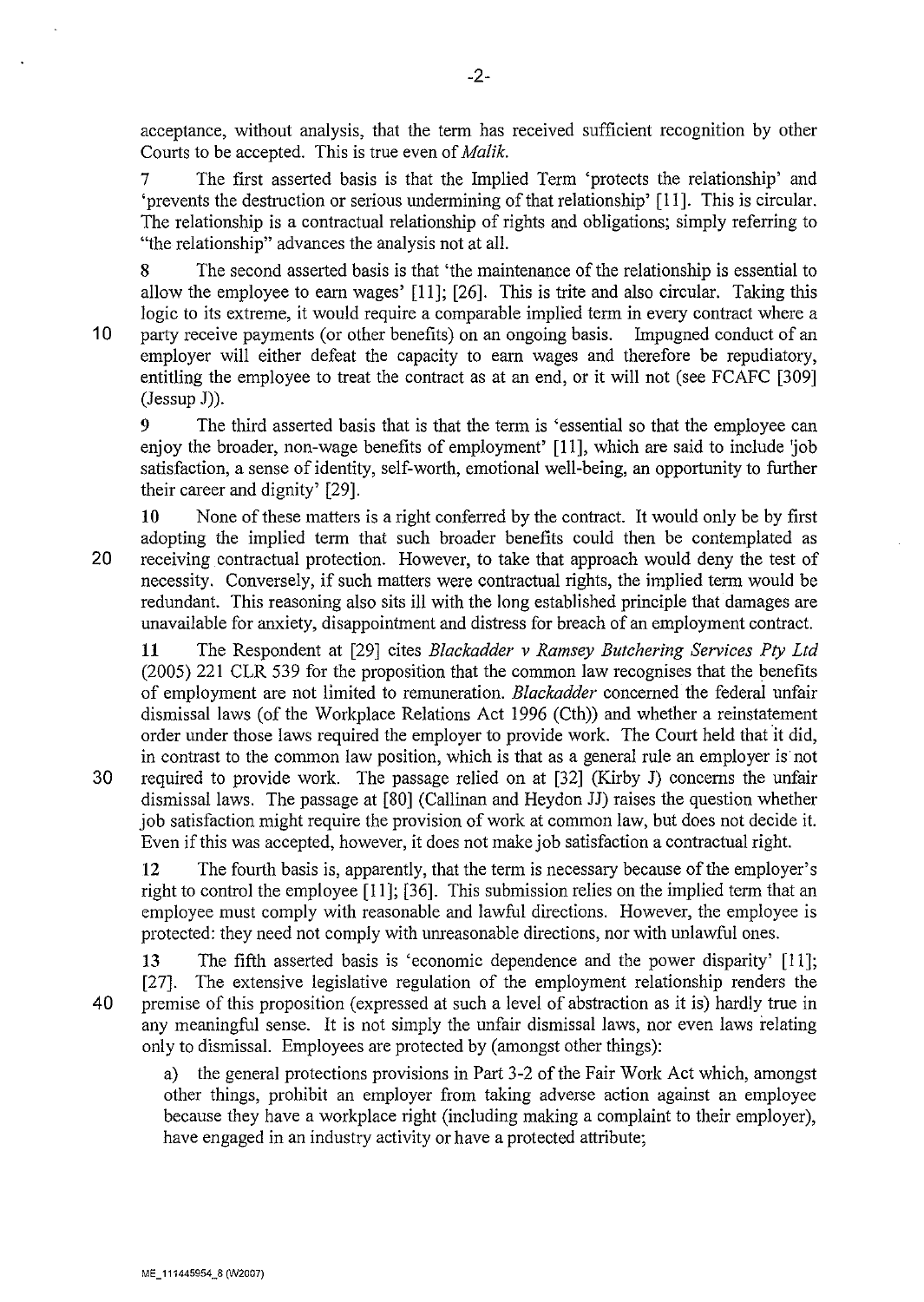b) the National Employment Standards under the Fair Work Act, which set minimum terms and conditions for all employees;

c) the industrial award system;

d) the various State and federal laws protecting employees from discrimination and sexual harassment;

e) the new anti-bullying laws under the Part 6-4B of the Fair Work Act, which give employees a right of action in the Fair Work Commission over workplace bullying which is defined, in broad terms, to mean repeated umeasonable behaviour towards an employee which creates a risk to health and safety (s 789FD);

10 f) the federal and State workers compensation laws which provide for a system of compensation for work-related illnesses and injuries, without fault, but with an exclusion for injuries and illnesses caused by reasonable management action;

g) the unfair contracts law in New South Wales (s 106 of the Industrial Relations Act 1996 (NSW)) and Queensland (s 276 of the Industrial Relations Act (Qld) 1999).

14 Two observations follow. First, this demonstrates the appositeness of the Court's observations in *Toll (FGCT) Pty Ltd v Alphapharm Pty Ltd* (2004) 219 CLR 165 at 182- 183 [53], to the effect that where legislation has been enacted to "ameliorate in individual cases hardship caused by the strict application of legal principle to contractual relations", that "there is ... every reason to adhere to [principle] in cases where such legislation does 20 not apply, or is not invoked." See [55] of the Appellant's Submissions.

15 Second, the legislative framework reflects a carefully calibrated balance between the rights of employers and employees and is subject to a continual process of augmentation and adjustment, in light of changing societal views, the political persuasions of govermnent and practical experience of the laws.

16 The catalogue of matters to which the Respondent refers at paragraph [42] as potentially giving rise to breaches of the implied term cannot be viewed absent this legislative framework. Both abuse or humiliation of an employee (which would most likely fall within the new bullying laws) and sexual harassment (which would give rise to a range of forms of statutory action) would also potentially infringe the implied term that the 30 employer provide a safe work environment. A substantial and prejudicial change in the duties would ordinarily breach an express term of the contract.

17 The final asserted basis is that the employment contract is with a human being and involves personal performance of work: [10], [24]. This is hardly unique to the employment relationship.

18 The Respondent here suggests that 'specific performance is ordinarily declined when the damage to the relationship is irreparable' [24]. To the contrary, specific performance is declined to avoid a need to supervise the employment relationship. See J *C Williamson Limited v Lukey and Mulholland* (1973) 45 CLR 282 at 292-293.

International Recognition of the Implied Term

40 19 The Respondent at [33] relies on recognition of the implied term, or similar terms, in Bermuda, South Africa, Hong Kong, Tonga, Vanuatu, Fiji, New Zealand and Canada.

20 However, with the exception of the Canadian decision, each of the decisions relied on simply adopts the United Kingdom position, without consideration. None applies the necessity test. The Canadian decision in *Wallace v United Grain Growers Ltd* [1997] 3 FCR 701 did not adopt the implied term, but rather imposed "an obligation of good faith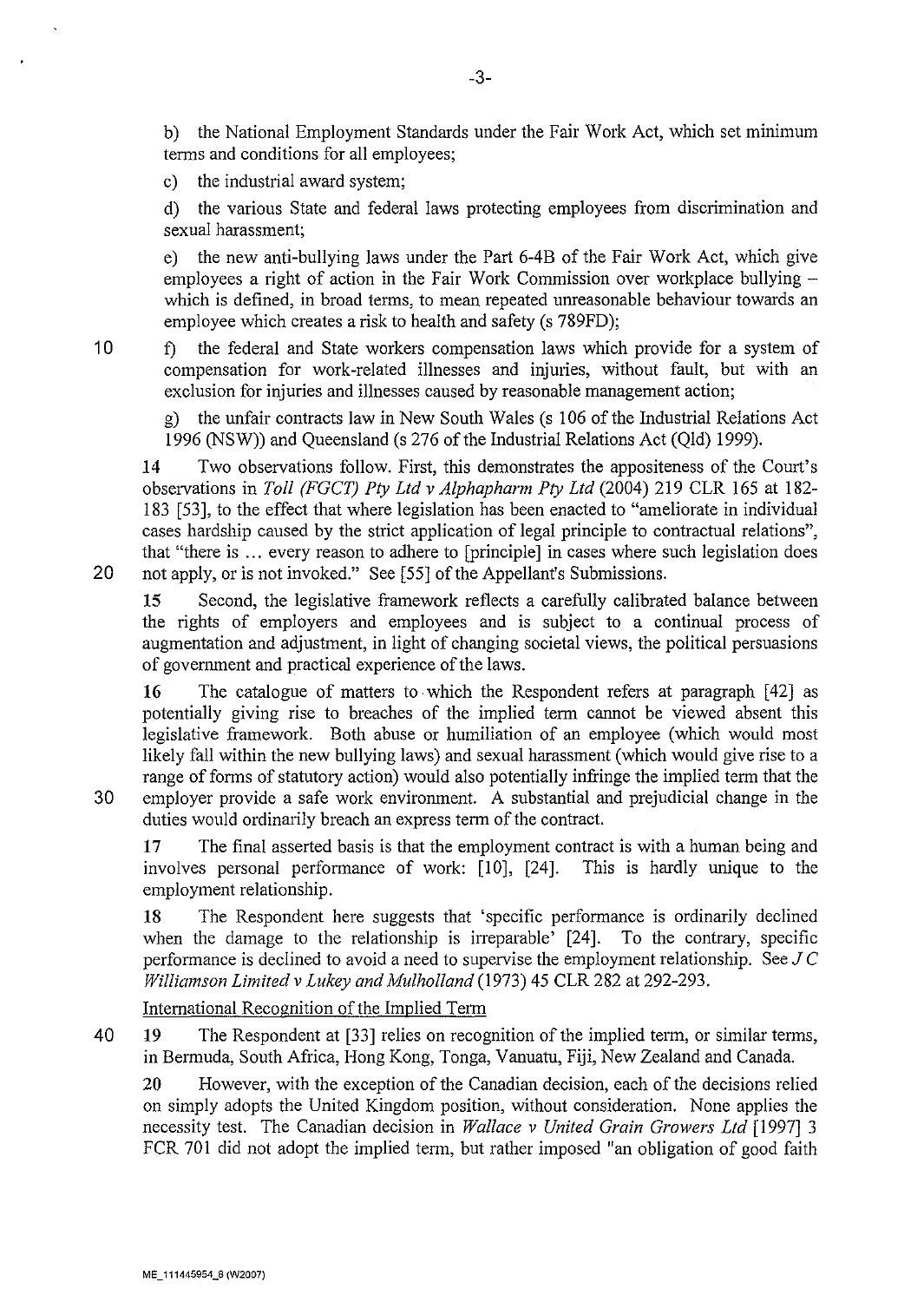and fair dealing in the manner of dismissal, the breach of which will be compensated for by adding to the length of the notice period" ([95]).

## The Unfair Dismissal Laws and the Johnson Exclusion Area

**21** The Respondent at [60] to [65] seeks to draw a distinction between the Australian and United Kingdom unfair dismissal laws. The Respondent appears to suggest that because of the distinction between the systems, the Johnson exclusion area should not apply in Australia. However, he then concludes that this is unnecessary for the Court to determine, as Mr Barker did not have access to unfair dismissal legislation.

10 22 There are two flaws in this reasoning. First, it is the nature and existence of the statutory unfair dismissal regime, not the minutiae of its operation, which is the reason for the Johnson exclusion area. Nor is there any relevant distinction between the Australian and United Kingdom unfair systems. See *Paige* per Spigelman CJ at [148]- [154].

23 Second, the Johnson exclusion area applies to all employees even in the absence of access to unfair dismissal in the particular case. It would cut across the will of Parliament to give a common law unfair dismissal remedy to employees whom Parliament has decided should be excluded from the statutory unfair dismissal remedy.

24 The majority of the House of Lords had two reasons for the adoption of the Johnson exclusion area: that the Court should not create a common law unfair dismissal 20 regime where Parliament had created a statutory one and that the implied term would otherwise be inconsistent with an express contractual term providing for termination. Contrary to the Respondents submissions, there are classes of employees excluded from the United Kingdom unfair dismissal laws and this was a key part of the rationale for the Johnson exclusion area: *Johnson* at [2] (Lord Nicholls); [37] and [58] (Lord Hoffman, with whom Lord Bingham agreed) [80] (Lord Millett, with whom Lord Bingham also agreed). Contrary to the Respondent at [63], the rationale was not to prevent double recovery.

**25** Furthermore, Spigelman CJ in *Paige* applied *Johnson,* having examined the salient features of the then federal and New South Wales unfair dismissal laws and concluded that they were relevantly similar: see [148]- [154].

- 30 **26** As to the various distinctions that the Respondent seeks to draw:
	- The Respondent describes the United Kingdom laws as a 'statutory code' and (by implication) as a 'ceiling', as opposed to the Australian laws, which are described as a 'floor'. This is not a correct characterisation and is not explained.
	- The Fair Work Commission cannot deal with claims of breach of contract, as this would be unconstitutional. When the federal unfair dismissal jurisdiction resided in the former Industrial Relations Court, employees could bring breach of contract claims in the accrued jurisdiction. See the Appellant's submissions at [ 42].

27 There are some inaccuracies in the Respondent's description of the system:

- An employee who earns more than \$129,300 per annum can bring an unfair 40 dismissal claim if they are covered by an award or enterprise agreement: Fair Work Act s 382.
	- The Fair Work Commission has the power to award costs in particular circumstances: Fair Work Act, s 400A, 401 and 611
	- The Fair Work Act provisions limiting multiple actions do not apply to common law proceedings, only statutory forms of action: Fair Work Act, s 725-732.